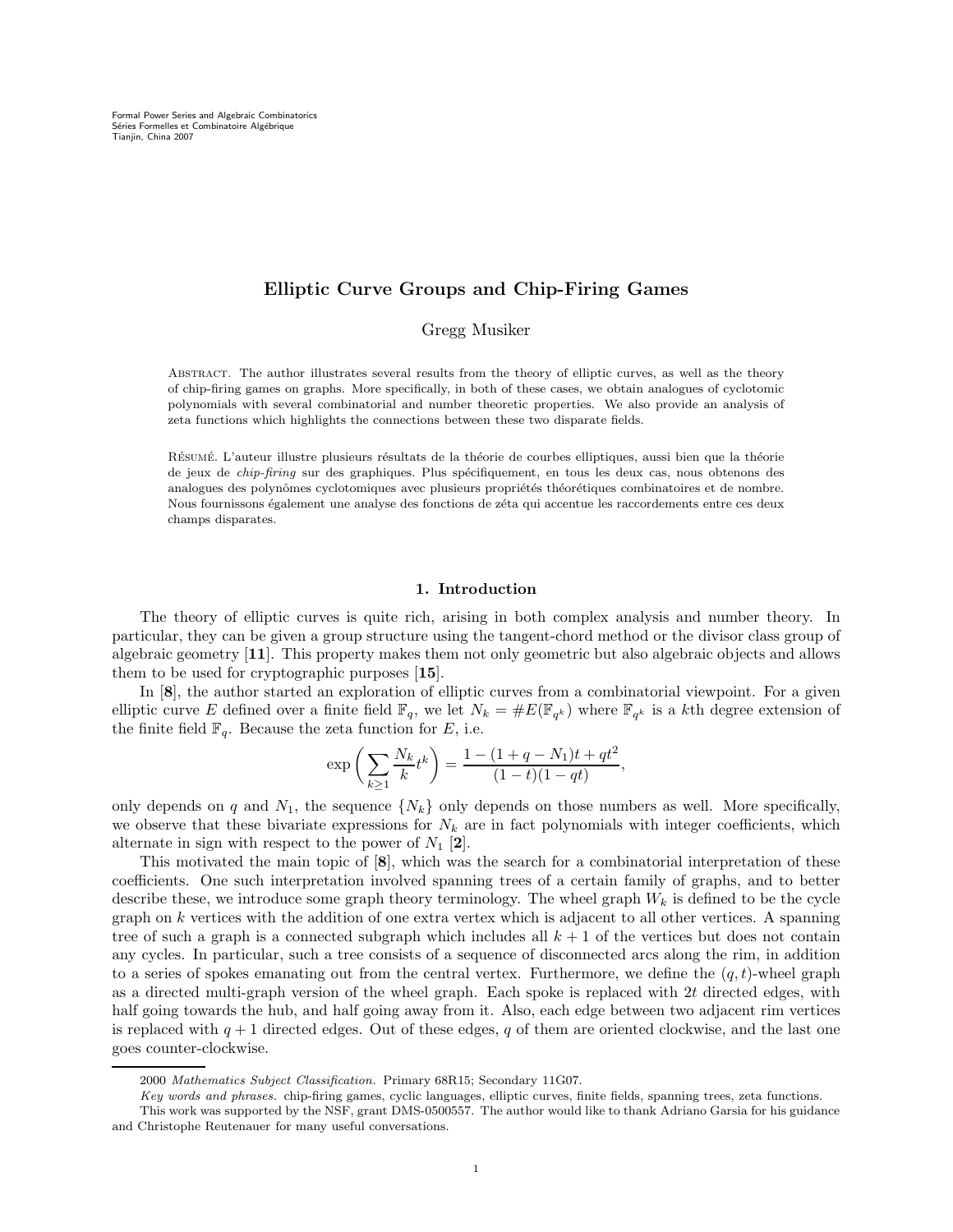### 2 Gregg Musiker

Let  $W_k(q, t)$  denote the number of rooted directed spanning trees of  $(q, t)$ -wheel graph on  $k + 1$  vertices, which are rooted at the central hub. We get the following equality, which relates  $W_k(q, t)$  to the  $N_k$ 's, thus giving a combinatorial description of the coefficients.

THEOREM 1.

$$
-\mathcal{W}_k(q,t)|_{t=-N_1}=N_k
$$

for all  $k \geq 1$ .

PROOF. See [8] for three different proofs of this result. We will summarize the third such proof in Section 2.3.

This motivates a closer examination of the relationship between points on an elliptic curve E over  $\mathbb{F}_{q^k}$  and spanning trees on the wheel graph  $W_k$ .

In this write-up we continue this journey. An elliptic curve  $E$  has an abelian group structure, and indeed the set of spanning trees of a graph also has a natural abelian group structure. Here we study one isomorphic to the critical group of the graph, which has ties to the theory of chip-firing games and abelian sandpile models of dynamical systems. While in [8], we focused on the relationship between the integer sequences  $\{N_k\}$  and  $\{\mathcal{W}_k(q, N_1)\}\)$ , here we compare these two group structures, illustrating that the connections between elliptic curves and spanning trees run even deeper than earlier observed. Numerous theorems which are true for elliptic curve groups have analogues in terms of critical groups of the  $(q, t)$ -wheel graph.

Additionally the theory of critical groups will also allow us to re-interpret the group elements as the set of admissible words for a primitive circuit in a specific non-deterministic finite automaton. As an application, we will then compare the zeta function of an elliptic curve and the zeta function of the corresponding cyclic language.

## 2. Determinantal formula for  $N_k$

We will shortly describe more fully the relationship between the group structure of elliptic curves and critical groups, but first illustrate a couple applications of Theorem 1. These results will be useful later on when comparing the groups, and additionally are interesting for their own sake. Our first application is a determinantal formula for  $N_k$  by utilizing the Matrix-Tree theorem [13].

THEOREM 2. Let  $M_1 = [-N_1], M_2 = \begin{bmatrix} 1+q-N_1 & -1-q \\ -1-q & 1+q-1 \end{bmatrix}$  $-1 - q$  1 + q – N<sub>1</sub> , and for  $k \geq 3$ , let  $M_k$  be the k-by-k "three-line" circulant matrix

|          | $1 + q - N_1$ $-1$ 0 |          | $\cdots$                       |                  |                         |  |
|----------|----------------------|----------|--------------------------------|------------------|-------------------------|--|
|          | $-q$ $1+q-N_1$ $-1$  |          |                                | $\cdots$         |                         |  |
| $\cdots$ | $\cdots$             | $\cdots$ | $\cdots$                       | $\cdots$         | $\cdot$ $\cdot$ $\cdot$ |  |
|          | $\cdots$             |          | $-q$ 1 + q - N <sub>1</sub> -1 |                  |                         |  |
|          | $\cdots$             |          |                                | $-q$ $1+q-N_1$   | $-1$                    |  |
|          |                      |          |                                | 0 $-q$ $1+q-N_1$ |                         |  |

Then the sequence of integers  $N_k = \#E(\mathbb{F}_{q^k})$  satisfies the relation

$$
N_k = -\det M_k
$$

for all  $k \geq 1$ . We obtain an analogous determinantal formula for  $\mathcal{W}_k(q,t)$ , in fact  $\mathcal{W}_k(q,t) = \det M_k|_{N_1=-t}$ .

We provide two proofs of this theorem, one which relies on graph theory, and one which introduces a new sequence of polynomials which have intriguing number theoretic and combinatorial properties.

2.1. First proof of Theorem 2: Via graph theory. We appeal to the directed multi-graph version of the Matrix-Tree Theorem to count the number of spanning trees of  $(q, t)$ -W<sub>k</sub> with root given as the hub.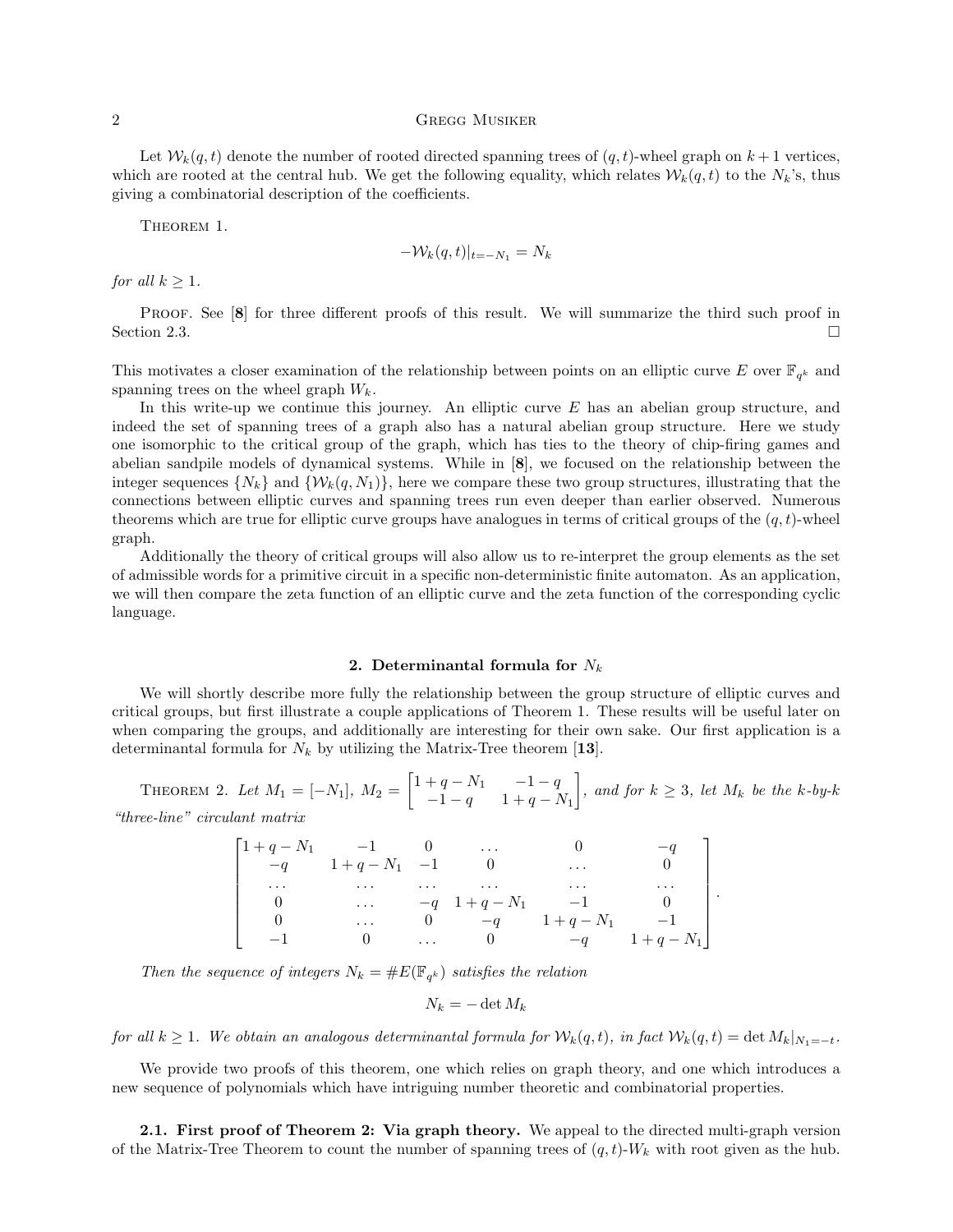We obtain Laplacian matrix

|       |                                        | $\begin{bmatrix} 1+q+t & -1 & 0 & \dots \end{bmatrix}$ |          |                |          |                                            |  |
|-------|----------------------------------------|--------------------------------------------------------|----------|----------------|----------|--------------------------------------------|--|
|       |                                        | $\begin{vmatrix} -q & 1+q+t & -1 & 0 \end{vmatrix}$    |          |                | $\cdots$ |                                            |  |
|       | $\cdots$                               | $\cdots$                                               | $\cdots$ | $\cdots$       | $\cdots$ | $\ldots$ $-t$                              |  |
| $L =$ | $\begin{bmatrix} 0 \\ 0 \end{bmatrix}$ |                                                        |          |                |          | $-q \quad 1+q+t \quad -1 \quad 0 \quad -t$ |  |
|       |                                        | $\cdots$                                               |          | 0 $-q$ $1+q+t$ |          | $-1$ $-t$                                  |  |
|       |                                        |                                                        |          |                |          | 0 $-q$ $1+q+t$ $-t$                        |  |
|       | $\vert -t \vert$                       | $-t$ $-t$                                              |          |                |          | $\ldots$ $-t$ $-t$ $kt$                    |  |

where the last row and column correspond to the hub vertex, which happens to be the root. By the Matrix-Tree theorem, the number of directed rooted spanning trees is det  $L_0$  where  $L_0$  is matrix L with the last row and last column deleted. We have the identities

$$
N_k = -\mathcal{W}_k(q, -N_1)
$$
  
\n
$$
M_k = L_0 \Big|_{t=-N_1}
$$
 and thus  
\n
$$
\mathcal{W}_k(q, t) = \det L_0
$$
 implies  
\n
$$
-\mathcal{W}_k(q, -N_1) = -\det L_0 \Big|_{t=-N_1}
$$
 so we get  
\n
$$
N_k = -\det M_k.
$$

Thus we have proven Theorem 2.

**2.2. Combinatorial aspects of matrix**  $M_k$ . The matrices  $M_k$  each have an especially elegant Smith normal form. Recall that such a form is unchanged by

- (1) Multiplication of a row or a column by  $-1$ .
- (2) Addition of an integer multiple of a row or column to another.
- (3) Swapping of two rows or two columns.

PROPOSITION 1. For any specific choice of integers q and  $N_1$ , the Smith normal form of  $M_k$  is an integral diagonal matrix with  $(k-2)$  or  $(k-1)$  ones on the diagonal. More generally, if we preserve q and  $N_1$  as variables, then the Smith normal form of  $M_k$  is equivalent to a matrix with  $(k-2)$  ones on the diagonal, followed by a 2-by-2 block whose entries consist of integral polynomials in q and  $N_1$ . All other entries are zero.

PROOF. To begin, we note after permuting rows cyclically and multiplying through all rows by  $(-1)$ that we get

$$
M_k \equiv \begin{bmatrix} 1 & 0 & \dots & 0 & q & -1-q+N_1 \\ -1-q+N_1 & 1 & 0 & \dots & 0 & q \\ q & -1-q+N_1 & 1 & 0 & \dots & 0 \\ \dots & \dots & \dots & \dots & \dots & \dots & \dots \\ 0 & q & -1-q+N_1 & 1 & 0 \\ 0 & \dots & 0 & q & -1-q+N_1 & 1 \end{bmatrix}.
$$

Since this matrix is lower-triangular with ones on the diagonal, besides the upper-right corner of three, we can add a multiple of the first row to the second and third rows, respectively, and obtain a new matrix with vector

$$
V=[1,0,0,\ldots,0]^T
$$

as the first column. Since we can add multiples of columns to one another as well, we also obtain a matrix with vector  $V^T$  as the first row.

This new matrix will again be lower triangular with ones along the diagonal, except for nonzero entries in four spots in the last two columns of rows two and three. By the symmetry and sparseness of this matrix, we can continue this process, which will always shift the nonzero block of four in the last two columns down one row. This process will terminate with a block diagonal matrix consisting of  $(k - 2)$  1-by-1 blocks of element 1 followed by a single 2-by-2 block which will be more complicated. □ element 1 followed by a single 2-by-2 block which will be more complicated.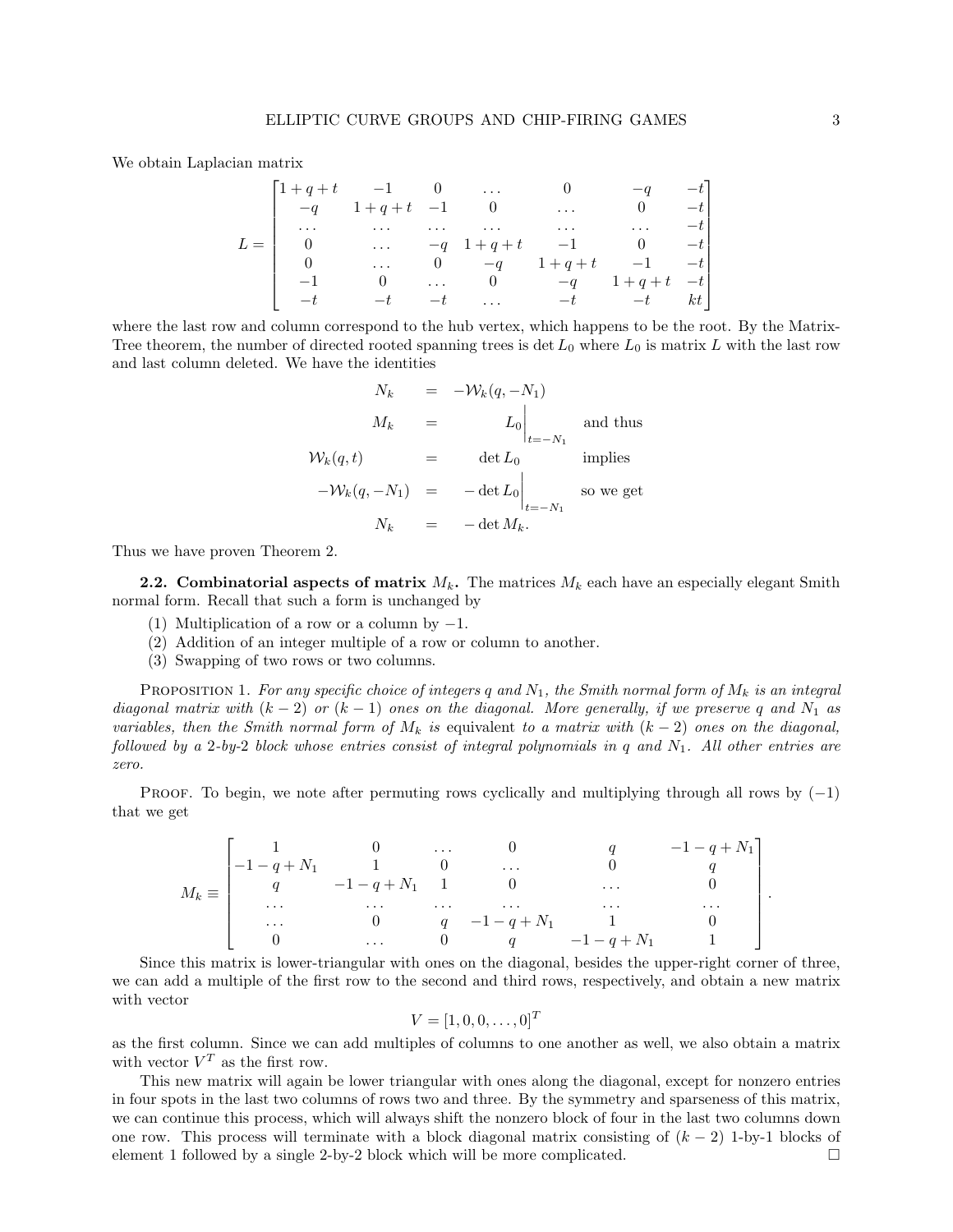### 4 Gregg Musiker

One can go further than Proposition 1 and explicitly construct the entries in the last two rows and columns. For this analysis, we use a slight variant of the bivariate Fibonacci polynomials as defined in [8].

DEFINITION 1. The  $(2k + 1)st$  Fibonacci polynomial is

$$
E_k(q, N_1) = (-1)^k \sum_{S \subseteq \{1, 2, ..., 2k-2\}} \sum_{\substack{S \cap (S_1^{(2k-1)} - \{1\}) = \phi}} q^{\# \text{ even elements in } S} (-N_1)^{k - \#S}.
$$

This sum is over sets S with no (linearly) consecutive elements.

With these bivariate Fibonacci polynomials  $E_k$  in mind, we can identity the polynomials occurring in the 2-by-2 block.

THEOREM 3. The Smith normal form of  $M_k$  is equivalent to

|  | $\begin{bmatrix} 1 & 0 & \dots & 0 \end{bmatrix}$ |  |                                                                                                                                                                                                                                                     |
|--|---------------------------------------------------|--|-----------------------------------------------------------------------------------------------------------------------------------------------------------------------------------------------------------------------------------------------------|
|  | $\begin{bmatrix} 0 & 1 & \dots & 0 \end{bmatrix}$ |  |                                                                                                                                                                                                                                                     |
|  |                                                   |  |                                                                                                                                                                                                                                                     |
|  |                                                   |  |                                                                                                                                                                                                                                                     |
|  |                                                   |  |                                                                                                                                                                                                                                                     |
|  |                                                   |  | $\begin{bmatrix} 0 & 1 & \ldots & 0 & 0 & 0 \\ \ldots & \ldots & \ldots & \ldots & \ldots & \ldots \\ 0 & 0 & \ldots & 1 & 0 & 0 \\ 0 & 0 & \ldots & 0 & qE_{k-1}/N_1-1 & -qE_k/N_1 \\ 0 & 0 & \ldots & 0 & E_k/N_1 & -E_{k+1}/N_1-1 \end{bmatrix}$ |

.

Note that this 2-by-2 block will reduce to  $\begin{bmatrix} m_1 & 0 \\ 0 & m_2 \end{bmatrix}$  $0 \quad m_2$ such that  $m_1|m_2$  as integers once q and  $N_1$  are evaluated as specific numbers.

PROOF. We consider a recursive argument by comparing the Fibonacci recurrence with identities arising from reduction to Smith normal form. Details given in [8].

2.3. Second proof of Theorem 2 and introduction to Elliptic Cyclotomic polynomials. Alternatively, we note that we can factor

$$
N_k = 1 + q^k - \alpha_1^k - \alpha_2^k
$$

using the fact that  $q = \alpha_1 \alpha_2$ . Consequently,

$$
N_k = (1 - \alpha_1^k)(1 - \alpha_2^k)
$$

and we can factor each of these two terms using cyclotomic polynomials. We recall that  $(1 - x^k)$  factors as

$$
1 - x^k = \prod_{d|k} Cyc_d(x)
$$

where  $Cyc_d(x)$  is a monic irreducible polynomial with integer coefficients. We can similarly factor  $N_k$  as

$$
N_k = \prod_{d|k} Cyc_d(\alpha_1) Cyc_d(\alpha_2).
$$

These factors are therefore bivariate analogues of the cyclotomic polynomials, and we will refer to them henceforth as elliptic cyclotomic polynomials, denoted as  $ECyc<sub>d</sub>$ . More specifically

DEFINITION 2. We define the elliptic cyclotomic polynomials to be the sequence of polynomials in variables q and  $N_1$  such that for  $d \geq 1$ ,

$$
ECyc_d = Cyc_d(\alpha_1) Cyc_d(\alpha_2),
$$

where  $\alpha_1$  and  $\alpha_2$  are the two roots of

$$
T^2 - (1 + q - N_1)T + q.
$$

We verify that they can be expressed in terms of q and  $N_1$  by the following proposition.

PROPOSITION 2. Writing down  $ECyc_d$  in terms of q and  $N_1$  yields irreducible bivariate polynomials with integer coefficients.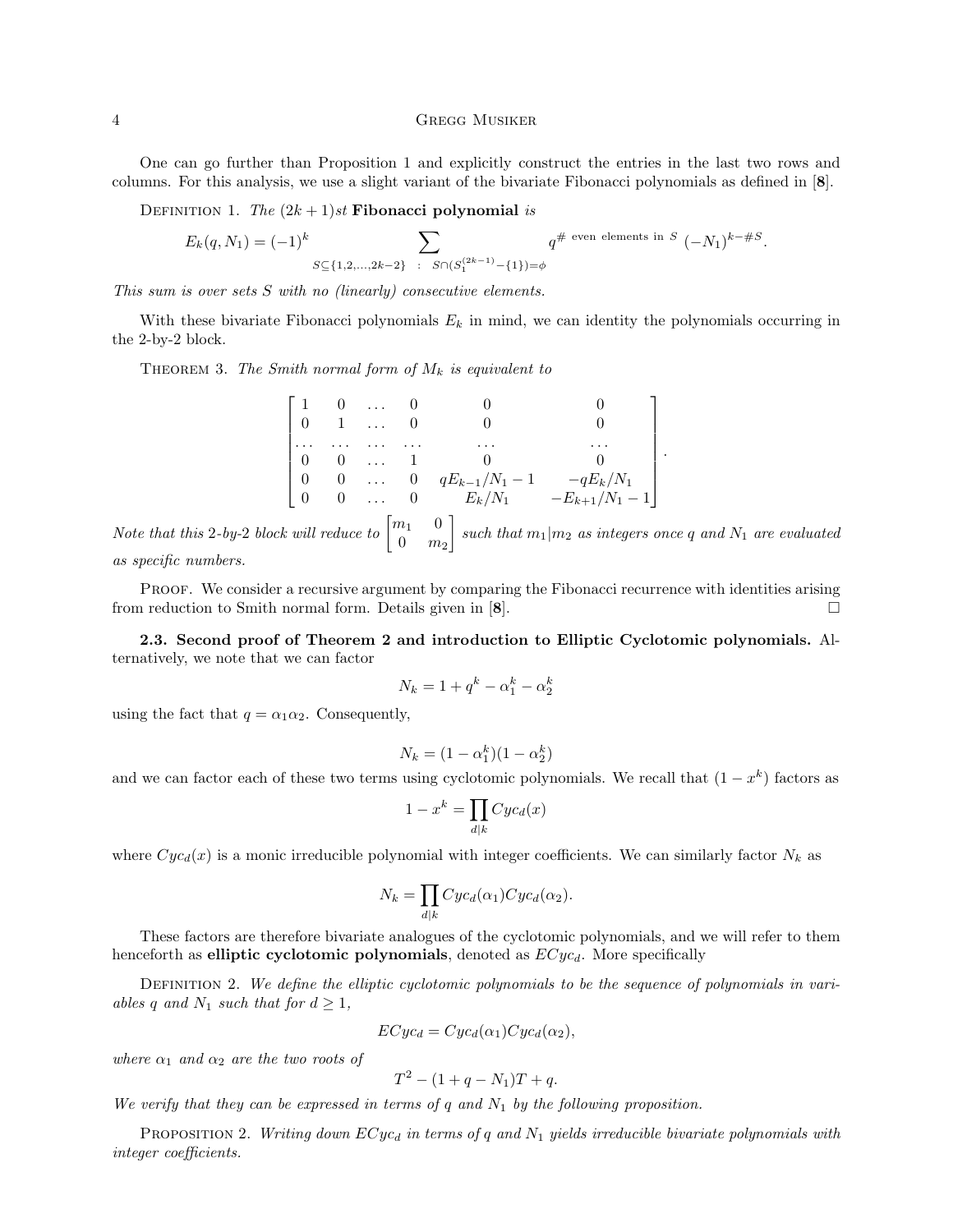PROOF. Integrality follows from the Fundamental Theorem of Symmetric Functions that states that a symmetric polynomial with integer coefficients can be rewritten as an integral polynomial in  $e_1, e_2, \ldots$ . In this case,  $Cyc_d(\alpha_1)Cyc_d(\alpha_2)$  is a symmetric polynomial in two variables so  $e_1 = \alpha_1 + \alpha_2 = 1 + q - N_1$ ,  $e_2 = \alpha_1 \alpha_2 = q$ , and  $e_k = 0$  for all  $k \geq 3$ . Thus we obtain an expression for  $ECyc_d$  as a polynomial in q and  $N_1$  with integer coefficients. For the proof of why these are irreducible, see [8].

We can factor  $N_k$ , i.e. the  $ECyc_d$ 's even further, if we no longer require our expressions to be integral.

(1) 
$$
N_k = \prod_{j=1}^k (1 - \alpha_1 \omega_k^j)(1 - \alpha_2 \omega_k^j)
$$

(2) 
$$
\qquad \qquad = \prod_{j=1}^{k} (1 - (\alpha_1 + \alpha_2) \omega_k^j + (\alpha_1 \alpha_2) \omega_k^{2j})
$$

(3) 
$$
= (-1) \prod_{j=1}^{k} (-\omega_k^{k-j})(1 - (1+q-N_1)\omega_k^j + (q)\omega_k^{2j})
$$

(4) 
$$
= - \prod_{j=1}^{k} \left( (1 + q - N_1) - q \omega_k^j - \omega_k^{k-j} \right).
$$

Furthermore, the eigenvalues of a circulant matrix are well-known, and involve roots of unity analogous to the expression precisely given by (2). (For example Loehr, Warrington, and Wilf [6] provide an analysis of a more general family of three-line-circulant matrices from a combinatorial perspective. Using their notation, our result can be stated as

$$
N_k = \Phi_{k,2}(1 + q - N_1, -q)
$$

where  $\Phi_{p,q}(x,y) = \prod_{j=1}^p (1 - x\omega^j - y\omega^{qj})$  and  $\omega$  is a primitive pth root of unity. It is unclear how our combinatorial interpretation of  $N_k$ , in terms of spanning trees, relates to theirs, which involves permutation enumeration.) In particular, we prove Theorem 2 since det  $M_k$  equals the product of  $M_k$ 's eigenvalues, which are precisely given as the k factors of  $-N_k$  in equation (2). This argument gives us a proof of Theorem 1 as well.

The sequence of elliptic cyclotomic polynomials motivates several avenues for further exploration. For example, the author has been able to show that they have degrees in  $q$  and in  $N_1$  equal to the degrees of the ordinary cyclotomic polynomials (for  $k \geq 2$ ), and has investigated their values at formal evaluations of  $N_1$  such as  $N_1 = 0$  or  $2q + 2$  [8]. Another tie to ordinary cyclotomic polynomials is demonstrated by the following remarkable geometric interpretation of the elliptic cyclotomic polynomials.

THEOREM 4.

$$
ECyc_d = \left| Ker\left(Cyc_d(\pi)\right) : E(\overline{\mathbb{F}_q}) \to E(\overline{\mathbb{F}_q})\right|
$$

 $\overline{\phantom{a}}$  $\overline{\phantom{a}}$  $\overline{\phantom{a}}$  $\overline{\phantom{a}}$ 

where  $\pi$  denotes the Frobenius map, and  $Cyc_d(\pi)$  is an element of  $End(E) = End(E(\overline{\mathbb{F}_q}))$ .

Proof. See  $[8]$ 

#### 3. Introduction to chip-firing games

We now switch topics and discuss some fundamental results from the theory of chip-firing games on graphs. The main source for these details is [1], though there is an extensive literature on the subject. At first glance, this topic might appear totally unrelated to elliptic curves, but we will shortly flesh out the connection. Given a directed (loop-less) graph  $G$ , we define a configuration  $C$  to be a vector of nonnegative integers, with a coordinate for each vertex of the graph. Thus we let  $C_i$  denote the integer corresponding to vertex  $v_i$ . One can think of this assignment as a collection of chips placed on each of the vertices. We say that a given vertex  $v_i$  can fire if the number of chips it holds,  $C_i$ , is greater than or equal to its out-degree. If so, firing leads to a new configuration where a chip travels along each outgoing edge incident to  $v_i$ . Thus we obtain a configuration C' where  $C'_j = C_j + d(v_i, v_j)$  and  $C'_i = C_i - d(v_i)$ . Here  $d(v_i, v_j)$  equals the number of directed edges from  $v_i$  to  $v_j$ , and  $d(v_i)$  is the out-degree of  $v_i$ , which of course equals  $\sum_{j\neq i} d(v_i, v_j)$ .

Many interesting problems arise from this definition. For example, it can be shown [4] that the set of configurations reachable from an initial choice of a vector forms a distributive lattice. For the purposes of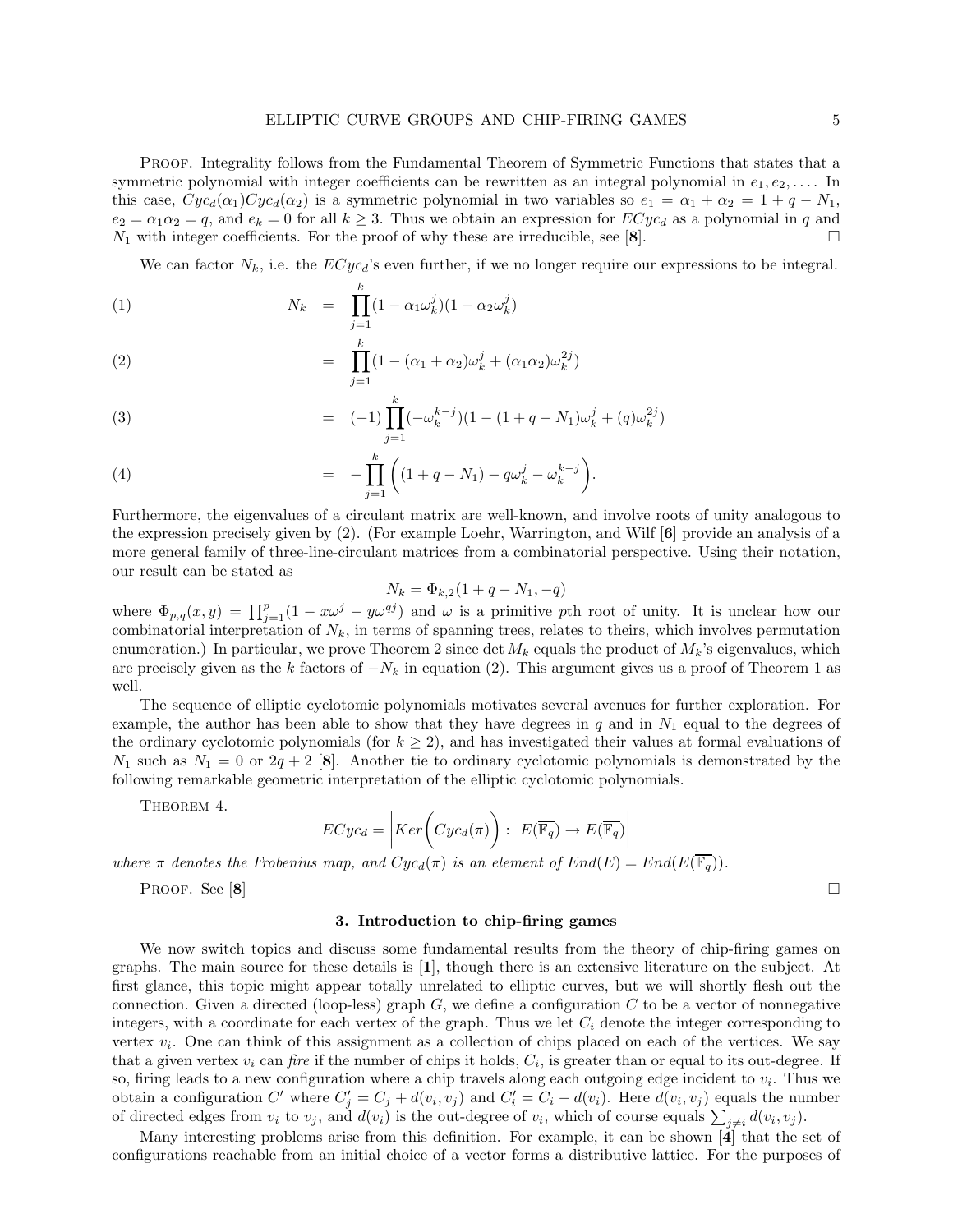### 6 GREGG MUSIKER

relating this topic to an elliptic curve, we will consider a variant of the standard chip-firing game, known as the dollar game. In the dollar game, we have the same set-up as before with three changes.

- (1) We designate one vertex  $v_0$  to be the bank, and allow  $C_0$  to be negative. All the other  $C_i$ 's still must be nonnegative.
- (2) To limit extraneous configurations, we presume that the sum  $\sum_{i=0}^{\#V-1} C_i = 0$ . (Thus in particular,  $C_0$  will be non-positive.)
- (3) The bank, i.e. vertex  $v_0$ , is only allowed to fire if no other vertex can fire. Note that since we now allow  $C_0$  to be negative,  $v_0$  is allowed to fire even when it is smaller than its outdegree, and thus this rule completely determines when  $v_0$  can fire.

With this set-up in mind, we define a configuration to be **stable** if  $v_0$  is the only vertex that can fire. We define a configuration  $C$  to be **recurrent** if there is firing sequence which will lead back to  $C$ . Note that this will necessarily require the use of  $v_0$  firing. We call a configuration **critical** if it is both stable and recurrent.

THEOREM 5. [1] For any initial configuration satisfying rules (1) and (2) above, there exists a unique critical configuration that can be reached by a firing sequence, subject to rule (3).

We define the **critical group of graph**  $G$ , with respect to vertex  $v_0$  to be the set of critical configurations, with addition given by  $C_1 \oplus C_2 = \overline{C_1 + C_2}$ . Here + signifies the usual pointwise vector addition and  $\overline{C_3}$ represents the unique critical configuration reachable from  $C_3$ . When  $v_0$  is understood, we will abbreviate this group as the critical group of graph  $G$ , and denote it as  $\mathcal{C}(G)$ .

THEOREM 6. [1]  $\mathcal{C}(G)$  is in fact an abelian (associative) group.

# 4. Connection to Elliptic Curves

We note an alternative definition of the critical group that gives it a form closer to the Picard group or Jacobian of an algebraic variety. Recall that divisors on elliptic curve E over  $\mathbb{F}_q$  are formal integral linear combinations of points on  $E(\overline{\mathbb{F}_p})$  which are invariant under Frobenius automorphism  $\pi$  which fixes finite field  $\mathbb{F}_q$   $(q = p^k)$ . We consider relations of the form  $D = \sum_i n_i P_i \sim 0$  whenever D is the divisor of a rational function. For an elliptic curve, this includes relations generated by those of the form  $P + Q + R - 3P_{\infty} \sim 0$ . Furthermore, for elliptic curves, the Abel-Jacobi map provides an isomorphism between the set of equivalence classes  $[P - P_{\infty}]$  and the set of points  $P \in E(\mathbb{F}_q)$ . We thus encode all of these relations as a matrix,  $L_0$ , and

then the Picard group or Jacobian of the Elliptic Curve is given as  $\mathbb{Z}^{\#E(\mathbb{F}_q)}$   $\big/$ Im  $L_0$ .

Returning to the theory of chip-firing games, the literature for this subject occasionally uses the terms Picard group or Jacobian for the critical group as well. Let  $\mathbb{Z}^{*V}$  be the set of divisors on the set of vertices V. That is, we consider formal integral (possibly negative) linear combinations of  $v_1$  through  $v_{\#V}$ . Alternatively we can think of these as the set of homomorphisms from V to  $\mathbb Z$  or integral vectors of length  $\#V$ . Let L represent the Laplacian matrix for directed graph G, that is  $L_{ii} = d(v_i)$  and  $L_{i,j} = -d(v_i, v_j)$ . The Laplacian will be a singular matrix with a nontrivial nullspace. However, if we take the minor which omits the row and column corresponding to  $v_0$ , then we get a nonsingular matrix  $L_0$ . The critical group of the graph  $(V, E)$ is isomorphic to  $\mathbb{Z}^{#V-1}$  Im  $L_0$ . Among other things, this implies by the Matrix-Tree Theorem that  $|\mathcal{C}(G)|$ equals the number of spanning trees in G. Since  $N_k = -\mathcal{W}_k(q, -N_1)$ , we turn our attention to the critical group of the  $(q, t)$ -wheel graph for  $q \geq 0$  and  $t \geq 1$ .

While it is easier to describe the group structure in terms of critical configuration vectors or as a cokernel, we do indeed have a bijection between spanning trees and critical configurations, and thus one could define the group structure directly on (colored) spanning trees.

THEOREM 7. There exists an explicit bijection between critical configurations and spanning trees (at least in the case of the directed  $(q, t)$ -wheel multi-graph). This map induces an isomorphism of groups.

Specifically pick one of the vertices on the rim to be  $v_1$ , and label  $v_2$  through  $v_k$  clockwise. Label the central hub as v<sub>0</sub>. For i between 1 and k, if  $1 \leq C_i \leq q$ , then fill in the arc between v<sub>i-1</sub> and v<sub>i</sub>, labeling it with the number  $C_i$ . (In the case of  $i = 1$  we use the arc between  $v_k$  and  $v_1$  instead.) If  $1 + q \leq C_i \leq q + t$ then fill in the spoke between  $v_0$  and  $v_i$  and label it with number  $C_i$ . After filling in the edges as indicated we will get a subgraph of a spanning tree. To complete this subgraph to a tree, fill in additional arcs using the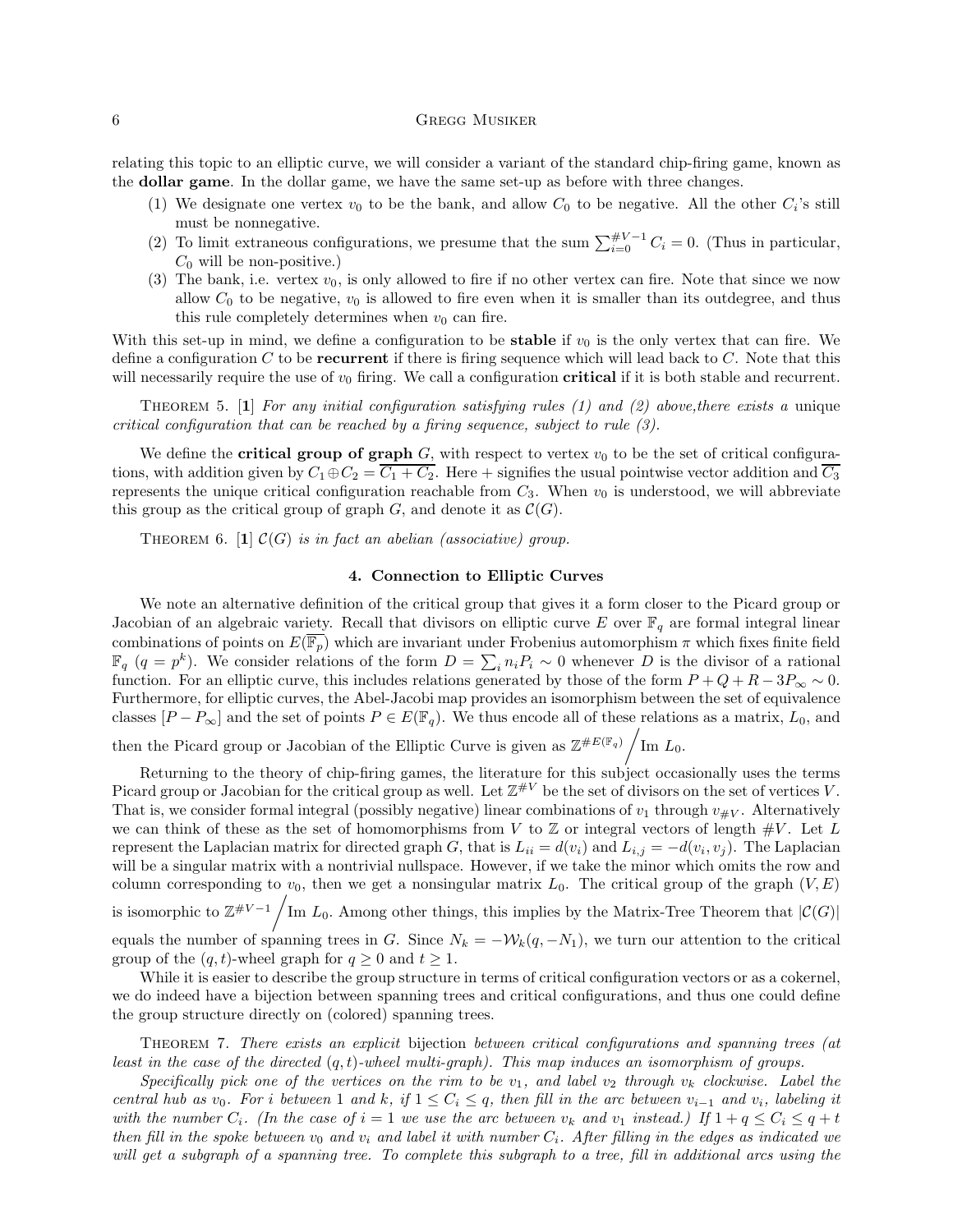following rule: one may fill in an arc from  $v_{i-1}$  to  $v_i$ , and label it with a q, if and only if  $C_i \in \{1+q, \ldots, q+t\}$ . In other words, if  $C_i = 0$  then this will contribute no arc nor a spoke.

Proof. We defer the proof of this theorem until Section 5 where we precisely describe which critical configurations actually arise. It will then be clear that the list of configurations that show up as the image of a spanning tree, and the list of possible critical configurations, are equivalent. Since the described map is injective by construction, we have the desired bijection.

4.1. Group Structure. We now return to the main topic at hand, namely elliptic curves. An elliptic curve over a finite field has a well-known group structure. In fact, it is the product of at most two cyclic groups. One way to prove this is by showing that for  $gcd(N, p) = 1$ , the [N]-torsion subgroup of  $E(\overline{\mathbb{F}}_p)$  (also denoted as  $E[N]$ ) is isomorphic to  $\mathbb{Z}/N\mathbb{Z} \times \mathbb{Z}/N\mathbb{Z}$  and that  $E[p^r]$  is either 0 or  $\mathbb{Z}/p^r\mathbb{Z}$ .

Since we know that the critical group of graphs are also abelian groups, this motivates the question: what is the group decomposition of the  $\mathcal{C}(G)$ 's? The case of a simple wheel graph  $W_k$  was explicitly found to be [1]

 $\mathbb{Z}/L_k\mathbb{Z} \times \mathbb{Z}/L_k\mathbb{Z}$  or  $\mathbb{Z}/F_{k-1}\mathbb{Z} \times \mathbb{Z}/5F_{k-1}\mathbb{Z}$ 

depending on whether k is odd or even, respectively. Here  $L_k$  is the kth Lucas number and  $F_k$  is the kth Fibonacci number.

Determining such structures of critical groups has been the subject of several papers recently, e.g. [3, 7], and a common tool is the Smith normal form of the Laplacian. Fortunately, we already know the Smith normal form for the case we care about, namely for the  $(q, t)$ -wheel graphs. Using Theorem 3, (in fact Proposition 1 is sufficient), we show

THEOREM 8.  $\mathcal{C}(W_k(q,N_1))$  is isomorphic to at most two cyclic groups, a property that this sequence of critical groups shares with the family of elliptic curve groups over finite fields.

In addition to a presentation for  $\mathcal{C}(W_k(q,N_1))$ , we also get a more explicit presentation of  $E(\mathbb{F}_{q^k})$  in certain cases.

THEOREM 9. If  $E(\mathbb{F}_q) \cong \mathbb{Z}/N_1\mathbb{Z}$ , as opposed to the product of two cyclic groups, and  $End(E) \cong \mathbb{Z}[\pi]$ , then

$$
E(\mathbb{F}_q^k) \cong \mathbb{Z}^k / M_k \mathbb{Z}^k
$$

for all  $k \geq 1$ . That is,  $E(\mathbb{F}_{q^k})$  is the cokernel of the image of  $M_k$ . Furthermore, there exists a point  $P \in E(\mathbb{F}_{q^k})$  with property  $\pi^m(P) \neq P$  for all  $1 < m < k$  such that we can take  $\mathbb{Z}^k$  as being generated by  $\{P, \pi(P), \ldots, \pi^{k-1}(P)\}\$  under this presentation.

PROOF. A theorem of Lenstra [5] says that an **ordinary** elliptic curve over  $\mathbb{F}_q$  has a group structure in terms of its endomorphism ring, namely,

$$
E(\mathbb{F}_{q^k}) \cong End(E)\bigg/(\pi^k - 1).
$$

Wittman [17] gives an explicit description of the possibilities for  $End(E)$ , given q and  $E(\mathbb{F}_q)$ . It is well known, e.g. [11], that the endomorphism ring in the ordinary case is an order in an imaginary quadratic field. This means that

$$
End(E) \cong \mathcal{O}_g = \mathbb{Z} \oplus g \delta \mathbb{Z}
$$

for some  $g \in \mathbb{Z}_{\geq 0}$  and  $\delta = \sqrt{D}$  or  $\frac{1+\sqrt{D}}{2}$  according to d's residue modulo 4. Wittman shows that for a curve E with conductor f, the possible g's that occur satisfy  $g|f$  as well as

$$
n_1 = \gcd(a-1,g/f).
$$

The conductor f and constant a are computed by rewriting the Frobenius map as  $\pi = a + f\delta$ , and  $n_1$  is the unique positive integer such that  $E(\mathbb{F}_q) \cong \mathbb{Z}/n_1\mathbb{Z} \times \mathbb{Z}/n_2\mathbb{Z}$   $(n_1|n_2)$ .

We focus here on the case when  $g = f$  and  $End(E) \cong \mathbb{Z}[\pi]$ . In particular,  $n_1$  must be equal to one in this case, and so the condition that  $End(E) = \mathbb{Z}[\pi]$  is actually a sufficient hypothesis. Since  $E(\mathbb{F}_{q^k}) \cong$  $\mathbb{Z}[\pi]/(1-\pi^k)$  in this case, we get

$$
E(\mathbb{F}_{q^k}) \cong \mathbb{Z}[x]/(x^2 - (1+q-N_1)x + q, x^k - 1)
$$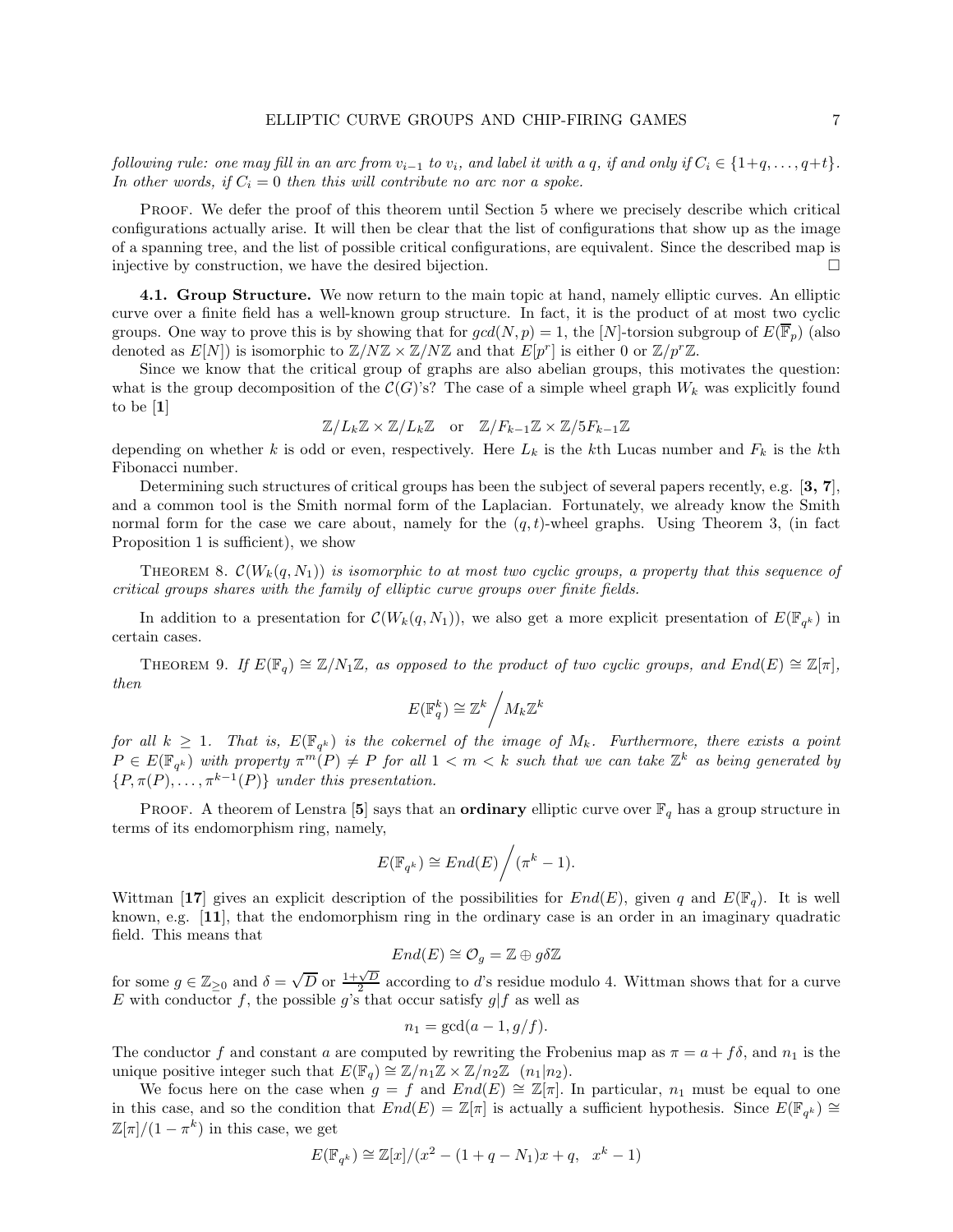with  $x$  transcendent over  $\mathbb Q$ . Thus

$$
E(\mathbb{F}_{q^k}) \cong \mathbb{Z}\{1, x, x^2, \dots, x^{k-1}\}\Big/
$$
  

$$
\left(x^2 - (1+q-N_1)x + q, x^3 - (1+q-N_1)x^2 + qx, \dots, x^{k-1} - (1+q-N_1)x^{k-2} + qx^{k-3},
$$
  

$$
1 - (1+q-N_1)x^{k-1} + qx^{k-2}, x - (1+q-N_1) + qx^{k-1}\right)
$$

and using matrix  $M_k$ , as defined above, we obtain the desired presentation for  $E(\mathbb{F}_{q^k})$  in this case.

QUESTION 1. What can we say in the case of another endomorphism ring, or the case when  $E(\mathbb{F}_q)$  is not cyclic?

4.2. Analogues of Elliptic Cyclotomic polynomials. We found for elliptic curves that  $ECyc_d(q, N_1)$ counted the number of points in the kernel of the isogeny  $Cyc_d(\pi)$  where  $\pi$  is the Frobenius isogeny. Since

$$
N_k = \prod_{d|k} ECyc_d(q, N_1)
$$

and  $\mathcal{W}_k(q,t) = -N_k \bigg|_{N_1 \to -t}$ , it also makes sense to consider the decomposition

$$
\mathcal{W}_k(q,t) = \prod_{d|k} WCyc_d(q,t)
$$

where  $WCyc_d(q, t) = -ECyc_d|_{N_1 \to -t}$ . A few of the first several  $WCyc_d(q, t)$ 's are given below:

$$
WCyc_1 = t
$$
  
\n
$$
WCyc_2 = t + 2(1 + q)
$$
  
\n
$$
WCyc_3 = t^2 + (3 + 3q)t + 3(1 + q + q^2)
$$
  
\n
$$
WCyc_4 = t^2 + (2 + 2q)t + 2(1 + q^2)
$$
  
\n
$$
WCyc_5 = t^4 + (5 + 5q)t^3 + (10 + 15q + 10q^2)t^2 + (10 + 15q + 15q^2 + 10q^3)t + 5(1 + q + q^2 + q^3 + q^4)
$$
  
\n
$$
WCyc_6 = t^2 + (1 + q)t + (1 - q + q^2)
$$
  
\n
$$
WCyc_8 = t^4 + (4 + 4q)t^3 + (6 + 8q + 6q^2)t^2 + (4 + 4q + 4q^2 + 4q^3)t + 2(1 + q^4)
$$
  
\n
$$
WCyc_9 = t^6 + (6 + 6q)t^5 + (15 + 24q + 15q^2)t^4 + (21 + 36q + 36q^2 + 21q^3)t^3
$$
  
\n
$$
+ (18 + 27q + 27q^2 + 27q^3 + 18q^4)t^2 + (9 + 9q + 9q^2 + 9q^3 + 9q^4 + 9q^5)t + 3(1 + q^3 + q^6)
$$
  
\n
$$
WCyc_{10} = t^4 + (3 + 3q)t^3 + (4 + 3q + 4q^2)t^2 + (2 + q + q^2 + 2q^3)t + (1 - q + q^2 - q^3 + q^4)
$$
  
\n
$$
WCyc_{12} = t^4 + (4 + 4q)t^3 + (5 + 8q + 5q^2)t^2 + (2 + 2q + 2q^2 + 2q^3)t + (1 - q^2 + q^4)
$$

We ask the same question as before, namely does there exist a combinatorial or geometric interpretation of these polynomials. Indeed, we consider the following properties of the  $\mathcal{C}(W_k(q,t))$ 's that allow us to derive an analogous result.

PROPOSITION 3. The identity map is an injective group homomorphism between  $\mathcal{C}(W_{k_1}(q,t))$  and  $\mathcal{C}(W_{k_2}(q,t))$ whenever  $k_1|k_2$ . More precisely, we let  $\mathcal{C}(W_{k_1}(q,t))$  embed into  $\mathcal{C}(W_{k_2}(q,t))$  by letting  $w \in \mathcal{C}(W_{k_1}(q,t))$  map to the word www... $w \in \mathcal{C}(W_{k_2}(q,t))$  using  $\frac{k_2}{k_1}$  copies of w.

Define  $\rho$  to be the rotation map on  $\mathcal{C}(W_k(q,t))$ . If we consider elements of the critical group to be configuration vectors, then we mean circular rotation of the elements to the right. On the other hand,  $\rho$  acts by rotating the rim vertices of  $W_k$  clockwise if we view elements of  $\mathcal{C}(W_k(q,t))$  as spanning trees.

PROPOSITION 4. The kernel of  $(1 - \rho^{k_1})$  acting on  $\mathcal{C}(W_{k_2}(q,t))$  is subgroup  $\mathcal{C}(W_{k_1}(q,t))$  whenever  $k_1 | k_2$ .

We therefore can define a direct limit

$$
\mathcal{C}(\overline{W}(q,t)) \cong \bigcup_{k=1}^{\infty} \mathcal{C}(W_k(q,t))
$$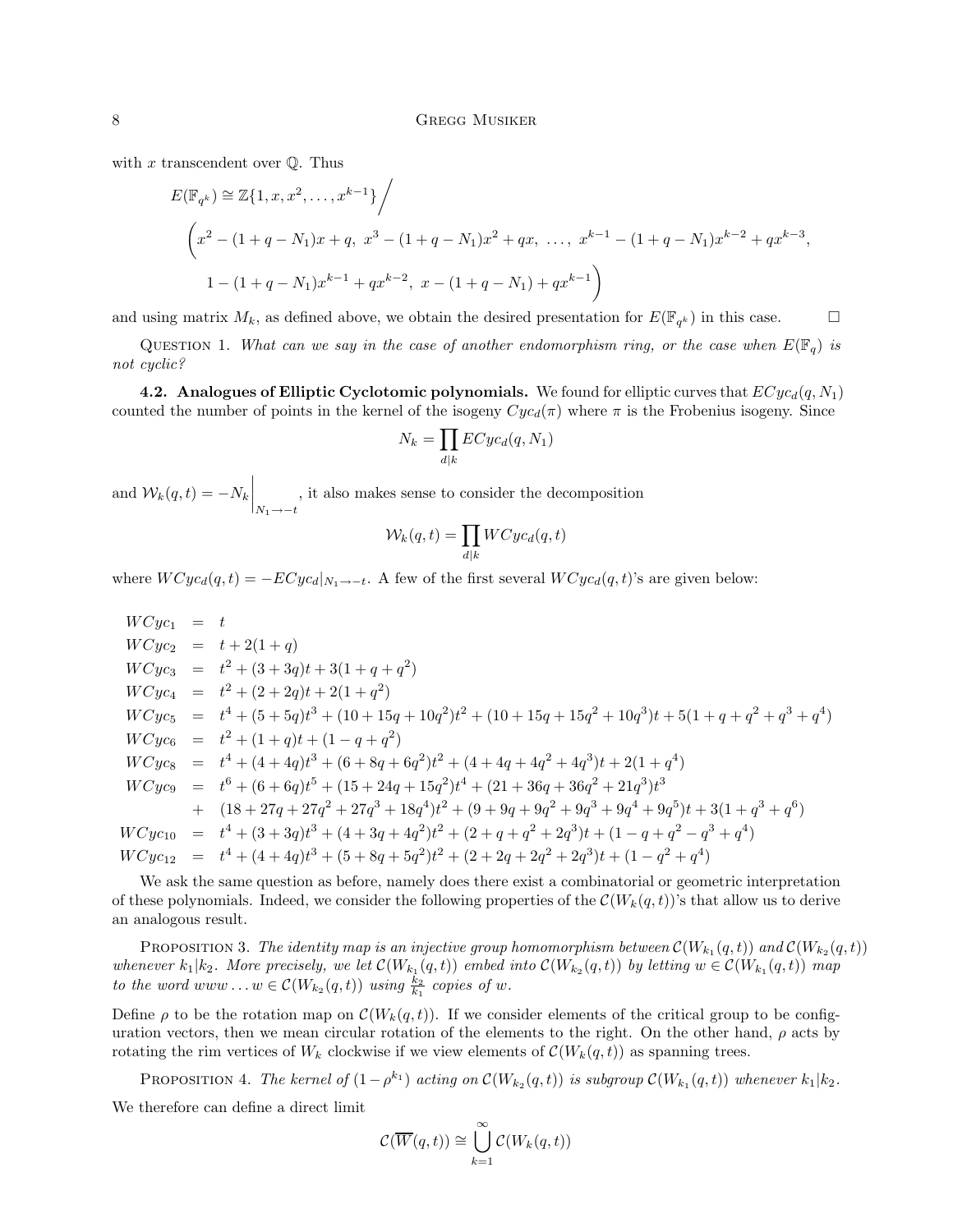where  $\rho$  provides the transition maps.

Another view of  $\mathcal{C}(\overline{W}(q,t))$  is as the set of bi-infinite words which are (1) periodic, and (2) have fundamental subword equal to a configuration vector in  $\mathcal{C}(W_k(q,t))$  for some  $k \geq 1$ . In this interpretation, map  $\rho$ acts on  $\mathcal{C}(\overline{W}(q,t))$  also. In this case,  $\rho$  is the shift map, and in particular we obtain

$$
\mathcal{C}(W_k(q,t)) \cong Ker(1-\rho^k): \mathcal{C}(\overline{W}(q,t)) \to \mathcal{C}(\overline{W}(q,t)).
$$

We now can describe our variant of Theorem 4.

THEOREM 10.

$$
WCyc_d = \left| \underline{Ker(Cyc_d(\rho)) : C(\overline{W}(q,t)) \to C(\overline{W}(q,t)) \right|
$$

where  $\rho$  denotes the shift map, and  $\mathcal{C}(W(q,t))$  is the direct limit of the sequence  $\{\mathcal{C}(W_k(q,t))\}_{k=1}^{\infty}$ .

**PROOF.** The proof is analogous to the elliptic curve case. Since the maps  $Cyc_{d_1}(\rho)$  and  $Cyc_{d_2}(\rho)$  are group homomorphisms, we get

 $|\text{Ker } Cyc_{d_1}(\rho) Cyc_{d_2}(\rho)| = |\text{Ker } Cyc_{d_1}(\rho)| \cdot |\text{Ker } Cyc_{d_2}(\rho)|$ 

and the rest of the proof follows as in [8].  $\Box$ 

Thus we identify shift map  $\rho$  as being the analogue of the Frobenius map  $\pi$  on elliptic curves. In addition to  $\rho$ 's appearance in Theorem 10, two other comparisons with  $\pi$  are highlighted below.

(1)

$$
\mathcal{C}(W_k(q,t)) \cong Ker(1-\rho^k): \mathcal{C}(\overline{W}(q,t)) \to \mathcal{C}(\overline{W}(q,t)) \text{ just as}
$$
  

$$
E(\mathbb{F}_{q^k}) = Ker(1-\pi^k): E(\overline{\mathbb{F}_q}) \to E(\overline{\mathbb{F}_q}).
$$

(2) We get the equation

$$
\rho^2 - (1 + q + t)\rho + q = 0,
$$

which can be read off from matrix  $M_k$  and the configuration vectors' images under clockwise and counter-clockwise rotation. This is a simple analogue of the characteristic equation

$$
\pi^2 - (1 + q - N_1)\pi + q = 0
$$

of the Frobenius map  $\pi$ .

## 5. Characterization of Critical Configurations

In this section we completely characterize critical configurations of the  $(q, t)$ -Wheel graph. Furthermore, we will shortly see a deterministic finite automaton which admits such critical configurations. As an added bonus, we can construct a zeta function of such a system which is intimately connected to the zeta function of the elliptic curve.

This new characterization of critical configurations also proves Theorem 7, giving a bijection between critical configurations and spanning trees.

PROPOSITION 5. A configuration  $C = [c_1, c_2, \ldots, c_k]$  of the wheel graph  $W_k(q, t)$  is stable if and only if  $0 \leq c_i \leq q+t$  for all  $1 \leq i \leq k$ .

PROOF. It is clear that we disallow  $c_i < 0$  as a legal configuration by our definition. If such a configuration were to come up, we could add t to every value  $c_i$ , simulating the firing of the central vertex. If on the other hand, there exists  $c_i \geq 1 + q + t$ , with all other  $c_i \geq 0$ , then vertex  $v_i$  can fire resulting in a new nonnegative configuration. Otherwise, if all  $c_i$  are in the specified range, we have a stable configuration where no vertex except the hub can fire.  $\Box$ 

We recall that any stable configuration  $C$  is **critical** if and only if it is recurrent, meaning that after adding t to every  $c_i$  and applying the chip-firing rules, we arrive back at stable configuration  $C$ .

PROPOSITION 6. There exists a unique critical configuration reachable from a given stable configuration.

LEMMA 1. Let C be a stable configuration, with  $\sum_{i=1}^{k} c_i = N$ . If C is reachable from some configuration  $C'$  (which is not necessarily stable) with  $\sum_{i=1}^{k} c'_i > N$ , then C is actually critical.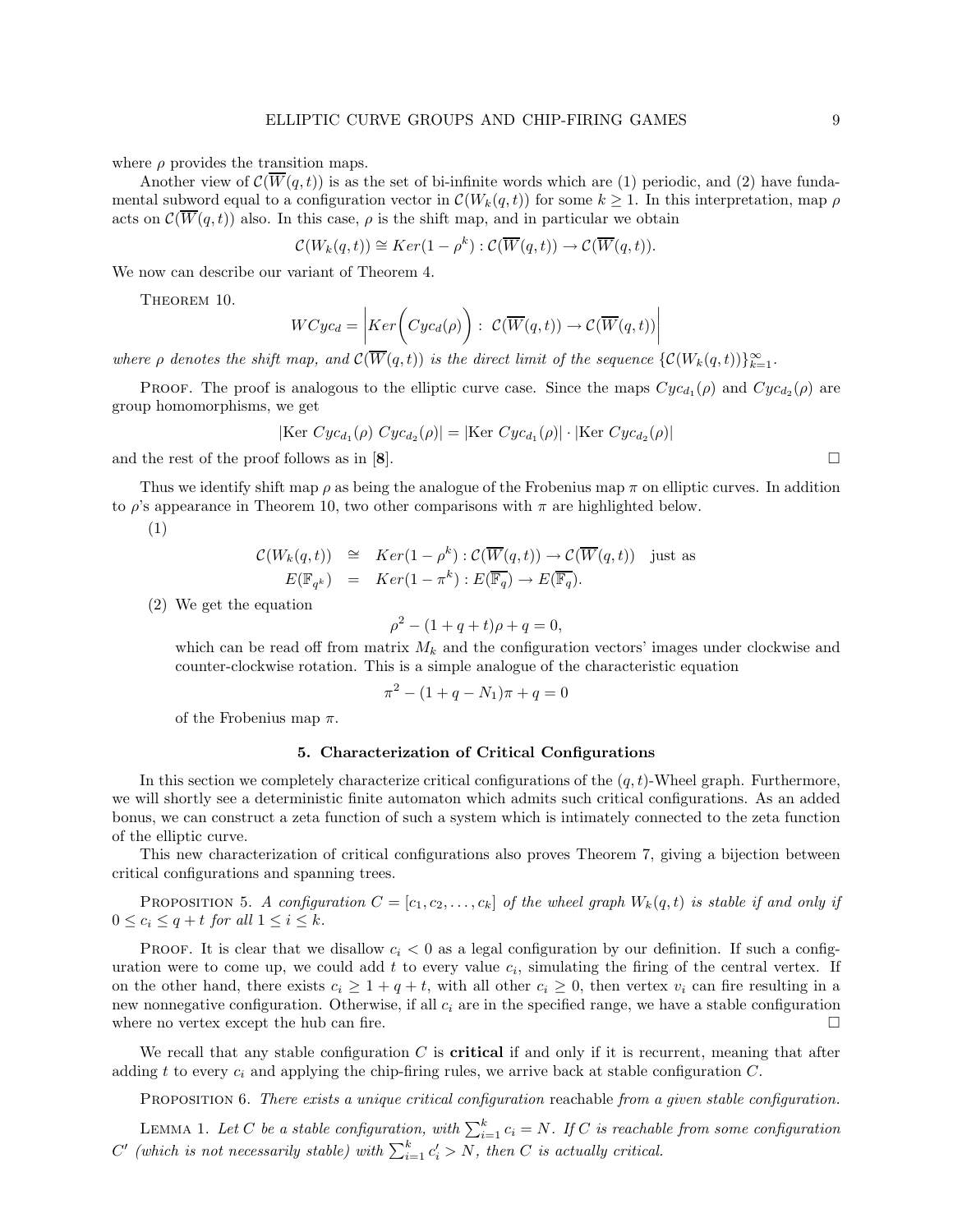### 10 GREGG MUSIKER

PROOF. We need only check that if we add t to all values  $c_i$  and apply the chip-firing rules, we will reach C again. Given the sum of the rows of the Laplacian matrix, there will be some firing sequence such that every vertex will fire, and thus the result being the subtraction of t from every  $c_i$ , thus we obtain C again. See  $[1]$  for more details in the case of a general graph.

LEMMA 2. While we apply the chip-firing rules, every stage will decrease the  $\sum_{i=1}^{k} c_i$  by t. In particular, if there are two stable configurations which are equivalent, we will reach the configuration with the biggest  $\sum_{i=1}^{k} c_i$  first. Thus, this vector will be the critical configuration out of this equivalence class.

**PROOF.** This claim follows from the definition of the Laplacian and Lemma 1.  $\Box$ 

Thus we have proven Proposition 6 for the case of the  $(q, t)$ -wheel graph. For a more general proof, see [1].

LEMMA 3. Any critical configuration  $[c_1, \ldots, c_k]$  will have at least one element  $c_i = B$  such that  $B \in$  $\{1+q,\ldots,q+t\}.$ 

PROOF. Assume otherwise. Then  $c_i \in \{0, 1, \ldots, q\}$  for all  $1 \leq i \leq k$ . Consequently, we may add t to every  $c_i$  and still obtain a stable configuration. Thus the initial configuration is smaller and cannot be critical.

THEOREM 11. Any configuration  $C$  is critical if and only if it consists of a circular concatenation of blokcs of the form

$$
B,M_1,\ldots,M_j,0,q,q,\ldots,q
$$

where  $B \in \{1+q, \ldots, q+t\}$  and  $M_i \in \{1, \ldots, q\}$ .

PROOF. We have already shown that there exists at least one  $c_i = B$  with  $B > q$ . Thus we prove this Theorem by induction on n, the number of such elements. Consider such a block in context, and presume it is of form

$$
\cdots, M_n^{k_n} \mid B_1, M_1^1, M_1^2, \ldots, M_1^{k_1} \mid B_2, \cdots
$$

where  $M_p^i \in \{0, 1, ..., q\}$  and  $B_p \in \{1 + q, ..., q + t\}$ . Here  $M_n^{k_n}$  and  $B_2$  represent the end of the previous block and the beginning of the next block, respectively. The heart of the proof is the verification of the following claim.

CLAIM 1. Such a configuration cannot be recurrent unless  $M_p^{j_p} = 0$  implies that the remaining  $M_p^i$ 's, i.e.  $M_p^{j_p+1}$  through  $M_p^{k_p}$ , are equal to q.

Without loss of generality, we will work with  $p = 1$  and let  $j_1 = j$ ,  $k_1 = k$ ,  $M_n^{k_n} = M_0$ . Assume that  $M_1^1$  through  $M_1^{j-1} \in \{1, 2, ..., q\}$ . We add t to every element of C, getting  $C + [t]$ , and then reduce via the chip-firing rules whenever we encounter an element with value greater or equal to  $1 + q + t$ . Configuration  $C + [t]$  contains element  $B_1 + t$ , with value  $\geq 1 + q + t$ , but all other elements of the block are  $\lt 1 + q + t$ . Once we replace  $B_1 + t$  with  $B_1 - 1 - q$ , and its neighbors with  $M_0 + t + 1$  and  $M_1^1 + q + t$ , respectively, we reduce  $M_1^1 + q + t$  since its entry is now  $\geq 1 + q + t$ . We continue inductively until we reach  $M_1^j + q + t$ which is less than  $1 + q + t$  since  $M_1^j = 0$  by assumption. At this point, the block looks like

$$
M_0 + t + 1 | B_1 - q, M_1^1, \dots, M_1^{j-1} - 1, q + t, M_1^{j+1} + t, \dots, M_1^k + t | B_2 + t.
$$

Since  $B_2 + t \geq 1 + q + t$ , we can reduce this block further as

$$
M^{0} + t + 1 | B_{1} - q, M_{1}^{1}, \ldots, M_{1}^{j-1} - 1, q + t, M_{1}^{j+1} + t, \ldots, M_{1}^{k} + t + 1 | B_{2} - 1 - q.
$$

By propagating the same reductions to the rest of the configuration, we reduce to a configuration  $C'$  which is made up of blocks of the form

$$
B_p - q, M_p^1, \ldots, M_p^{j_p - 1} - 1, q + t, M_p^{j_p + 1} + t, \ldots, M_p^{k_p} + t + 1
$$

in lieau of

$$
B_p, M_p^1, \ldots, M_p^{j_p-1}, 0, M^{j_p+1}, \ldots, M^{k_p}.
$$

Since  $M_p^i \leq q$ , all elements of C' are less than  $1 + q + t$  except possibly for the last elements of each block, e.g.  $M_p^k + t + 1$ . If all of the  $M_p^k$ 's are less than q, then C' is stable, and thus the original configuration C is not recurrent, nor critical as assumed.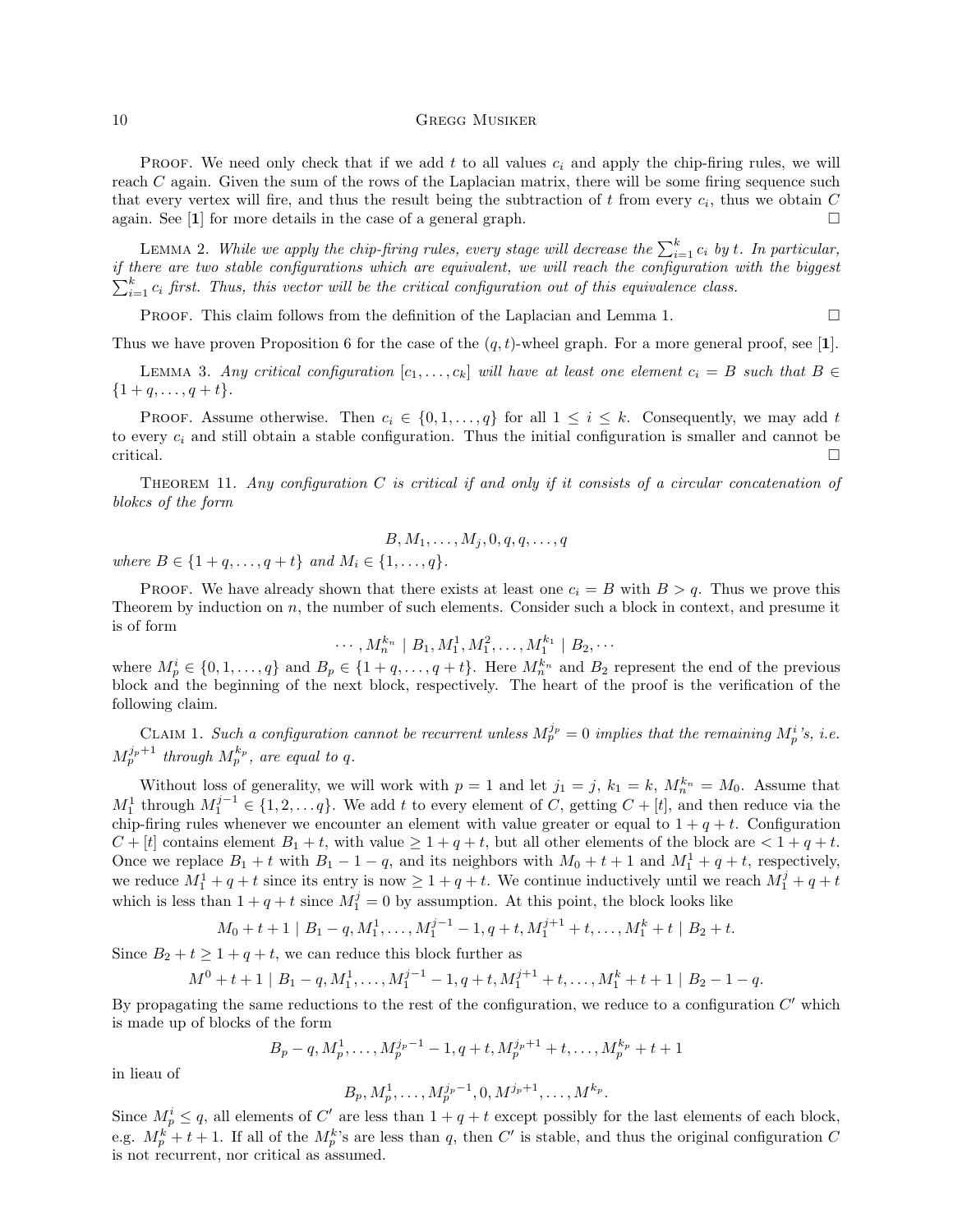Thus, without loss of generality, assume that  $M_1^k = q$ . We then can reduce block

$$
M^{0} + t + 1 | B_{1} - q, M_{1}^{1}, \dots, M_{1}^{j-1} - 1, q + t, M_{1}^{j+1} + t, M_{1}^{j+2} + t \dots, M_{1}^{k-1} + t, q + t + 1 | B_{2} - 1 - q
$$
  
and obtain

$$
M^{0} + t + 1 | B_{1} - q, M_{1}^{1}, \ldots, M_{1}^{j-1} - 1, q + t, M_{1}^{j+1} + t, M_{1}^{j+2} + t \ldots, M_{1}^{k-1} + t + 1, 0 | B_{2} - 1.
$$

By analogous logic, we must have that  $M_1^{k-1} = q$  and continuing iteratively, we reduce to

$$
M^{0} + t + 1 | B_{1} - q, M_{1}^{1}, \ldots, M_{1}^{j-1} - 1, q + t + 1, 0, q, \ldots, q, q | B_{2} - 1
$$

which is equivalent to

$$
M^{0} + t + 1 | B_{1} - q, M_{1}^{1}, \ldots, M_{1}^{j-1}, 0, q, q, \ldots, q, q | B_{2} - 1.
$$

Finally,  $M^0 = M_n^{k_n}$  so we indeed obtain

$$
q | B_1, M_1^1, \ldots, M_1^{j-1}, 0, q, q, \ldots, q, q | B_2
$$

after iterating over all the blocks to the right and wrapping around.

### 6. Connections to Deterministic Finite Automata

A deterministic finite automaton (DFA) is a finite state machine  $M$  built to recognize a given language L, i.e. a set of words in a specific alphabet. To test whether a given word  $\omega$  is in language L we write down  $\omega$  on a strip of tape and feed it into M one letter at a time. Depending on which state the machine is in, it will either accept or reject the character. If the character is accepted, then the machine's next state is determined by the previous state and the relevant character on the strip. As the machine changes states accordingly, and the entire word is fed into the machine, if all letters of  $\omega$  are accepted, then  $\omega$  is an element of language L.

For our purposes we consider an automaton  $M_G$  with three states, which we label as  $A, B$ , and C. In state A we either accept a character in  $\{1+q, \ldots, q+t\}$  and return to state A, accept a character in  $\{1, \ldots, q\}$ and move to state  $B$ , or accept the character 0 and move to state  $C$ .

On the other hand, in state B we either accept a character in  $\{1+q,\ldots,q+t\}$  and move to state A, accept a character in  $\{1, \ldots, q\}$  and return to state B, or accept character 0 and move to state C.

Finally, in state C we either accept a character in  $\{1+q,\ldots,q+t\}$  and move to state A, or accept character q and return to state C. A character in  $\{1, \ldots, q\}$  is not accepted while in state C.

If we consider the set of words which are accepted by  $M_G$  with the properties (1) the initial state of  $M_G$ is the same as its final state, and (2)  $M_G$  is in state A at some point while verifying  $\omega$ , then the language that we obtain are precisely the set of critical configurations, as described in Section 5. Using terminology of [10], the set of critical configurations of  $(q, t)$ -W<sub>k</sub> is given as the set of words which are the trace of  $M_G$ minus the trace of cycles only containing state  $B$  minus the trace of cycles only containing state  $C$ . We note that all other circuits with the same initial and final state necessarily need to contain state A since there are no cycles containing both state  $B$  and  $C$  but not  $A$ . There is no way to go from state  $C$  to state  $B$  without going through state A first, given the definition of  $M<sub>G</sub>$ . Thus the zeta function of this cyclic language is given as

$$
\frac{\det([1-qT])\det([1-T])}{\det(I-MT)}
$$

where the factor of det $([1 - qT])$  correspond to the trace of cycles containing state B alone, and det $([1 - T])$ corresponds to the trace of cycles containing state C alone. On the other hand, matrix  $M$  is the 3-by-3 matrix encoded by the number of directed edges between the various states.

$$
\begin{bmatrix} t & q & 1 \\ t & q & 1 \\ t & 0 & 1 \end{bmatrix}
$$

Thus

$$
\exp\left(\sum_{k=1}^{\infty} \frac{\mathcal{W}_k}{k} T^k\right) = \frac{(1 - qT)(1 - T)}{1 - (1 + q + \mathcal{W}_1)T + qT^2}
$$

 $\Box$